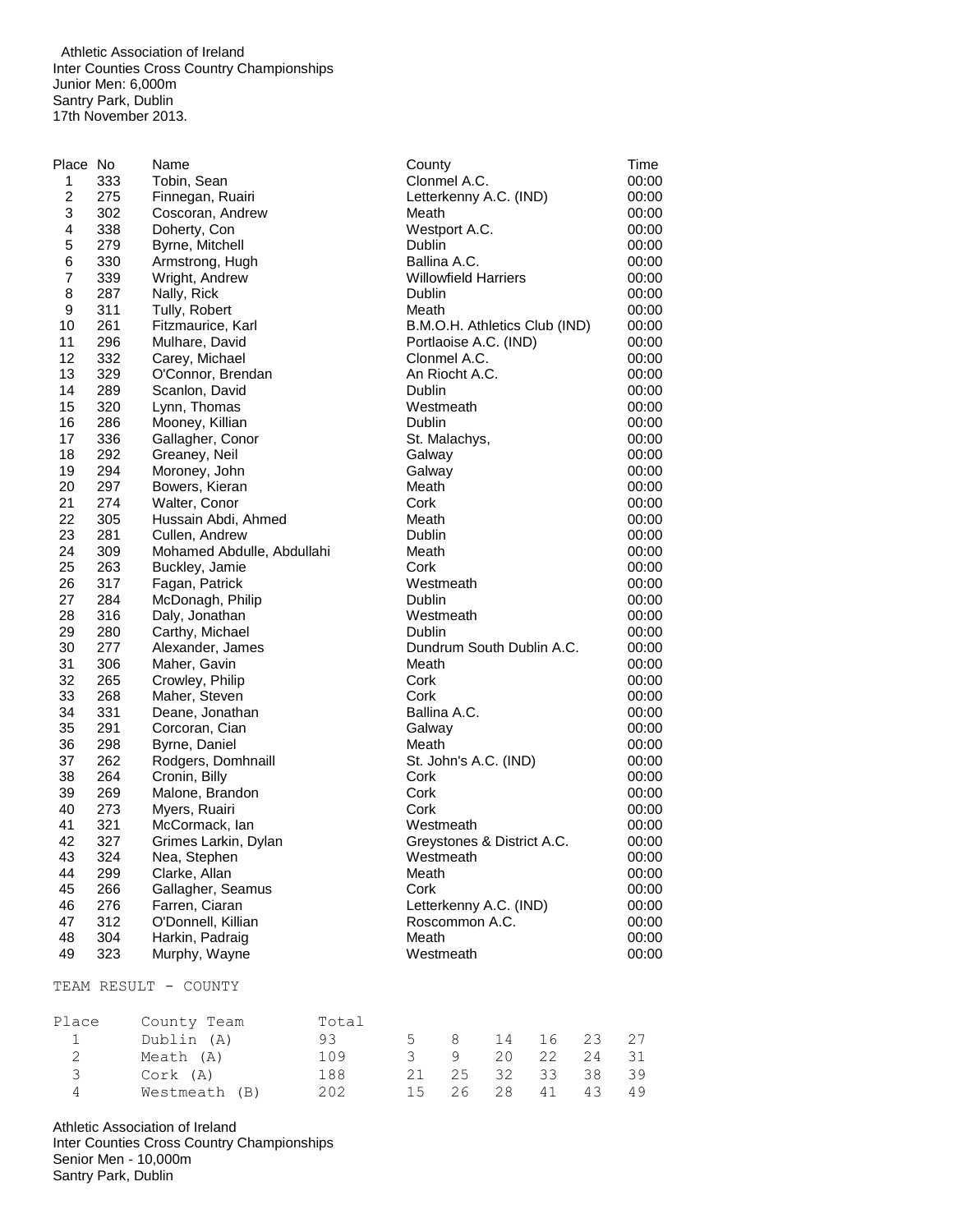| Place No       |              | Name                                    | County                          | Time           |
|----------------|--------------|-----------------------------------------|---------------------------------|----------------|
| 1              | 441          | Pollock, Paul                           | Antrim                          | 31:02          |
| $\overline{c}$ | 576          | Mulhare, Micheal                        | Laois                           | 31:36          |
| 3              | 575          | Mulhare, Dan                            | Laois                           | 31:40          |
| 4              | 442          | Scullion, Stephen                       | Antrim                          | 31:44          |
| 5              | 543          | Sweeney, Joseph                         | Dublin                          | 31:50          |
| 6              | 533          | Clohisey, Michael                       | <b>Dublin</b>                   | 31:56          |
| $\overline{7}$ | 649<br>$***$ | McCarthy, David                         | West Waterford A.C.             | 32:06          |
| 8              | 476          | Christie, Mark                          | Mullingar Harriers A.C.         | 32:08<br>32:15 |
| 9<br>10        | 534          | Hanrahan, Mark<br>Coghlan, John         | Cork A<br><b>Dublin</b>         | 32:17          |
| 11             | 439          | McDermott, Ryan (U.23)                  | Antrim                          | 32:18          |
| 12             | 544          | Travers, John (U.23)                    | Dublin                          | 32:18          |
| 13             | 559          | Thornton, Gary                          | Galway                          | 32:21          |
| 14             | 497          | Bradley, Connor                         | Derry                           | 32:26          |
| 15             | 460          | Chesser, Rory                           | Clare                           | 32:33          |
| 16             | 598          | Rennicks, Darragh (U.23)                | Meath                           | 32:35          |
| 17             | 617          | Dunleavy, Emmett                        | Sligo                           | 32:38          |
| 18             | 639          | Connick, Andrew                         | Ferrybank A.C.                  | 32:40          |
| 19             | 643          | Tremble, Liam (U.23)                    | Metro/St. Brigid's A.C.         | 32:45          |
| 20             | 620          | McDermott, Dermot                       | Sligo                           | 32:49          |
| 21             | 494          | Thistlewood, Ben                        | Cork A                          | 32:50          |
| 22             | 542          | Rooney, Colm                            | Clonliffe Harriers A.C. (IND)   | 32:51          |
| 23             | 483          | McMahon, Brian                          | Cork A                          | 32:57          |
| 24<br>25       | 537<br>434   | Eves, John                              | Dublin                          | 32:59          |
| 26             | $***$        | Agnew, Andrew<br>Rossiter, Jamie (U.23) | Antrim<br>Dublin                | 33:04          |
| 27             | 490          | O'Leary, Cillian                        | Cork A                          | 33:10          |
| 28             | 438          | McAlister, Joe                          | Antrim                          | 33:15          |
| 29             | 585          | Ryan, Simon                             | Louth                           | 33:19          |
| 30             | 535          | Dooney, Conor                           | Dublin                          | 33:24          |
| 31             | 579          | Greene, Darragh                         | Louth                           | 33:26          |
| 32             | 481          | McCarthy, James                         | Cork A                          | 33:28          |
| 33             | 489          | O'Donovan, Cathal                       | Cork B                          | 33:29          |
| 34             | 502          | Reid, Declan                            | Derry                           | 33:30          |
| 35             | 440          | O'Hara, Alan                            | Antrim                          | 33:31          |
| 36             | 615          | Casey, Tommy (U.23)                     | Sligo                           | 33:34          |
| 37             | 641          | Duffy, Conor (U.23)                     | Glaslough Harriers A.C.         | 33:37          |
| 38             | 484          | O'Donoghue, Tim                         | Cork A                          | 33:35          |
| 39             | 645          | Hogan, Tom                              | Sliabh Bhuide Rovers A.C.       | 33:36          |
| 40<br>41       | 436<br>642   | Falls, Jarlath                          | Antrim<br>Limerick A.C.         | 33:41<br>33:44 |
| 42             | 501          | Carmody, Michael<br>Rankin, Scott       | Derry                           | 33:45          |
| 43             | 506          | Gallagher, Gerard                       | Donegal                         | 33:48          |
| 44             | 541          | McCarthy, Louis                         | Rathfarnham W.S.A.F. A.C. (IND) | 33:49          |
| 45             | 600          | Brady, Liam (U.23)                      | Offaly                          | 33:51          |
| 46             | 474          | Curran, Eric (U.23)                     | Cork A                          | 33:57          |
| 47             | $***$        | Kirwan, Brian                           | St. L. O'Toole A.C. (IND)       |                |
| 48             | 573          | Lupton, Harry                           | Laois                           | 33:59          |
| 49             | 538          | Fitzpatrick, Tom                        | Dublin                          | 34:00          |
| 50             | 454          | O'Reilly, Cian (U.23)                   | Cavan                           | 34:01          |
| 51             | 540          | Keogh, Eric (U.23)                      | Donore Harriers (IND)           | 34:05          |
| 52             | 631          | Stephenson, Paul                        | Waterford                       | 34:07          |
| 53             | 482          | McGrath, Sean                           | Cork A                          | 34:08          |
| 54             | 496          | Bogle, Allan                            | Derry                           | 34:13          |
| 55<br>56       | 530<br>465   | Teer, Brendan<br>Landers, Damien (U.23) | Down<br>Clare                   | 34:15<br>34:16 |
| 57             | 515          | Speight, James (U.23)                   | Donegal                         |                |
| 58             | 539          | Jennings, Emmet (U.23)                  | Dublin                          | 34:18          |
| 59             | 458          | Chesser, Dara (U.23)                    | Clare                           | 34:21          |
| 60             | 493          | Sweeney, Gavin                          | Cork A                          | 34:24          |
| 61             | 495          | Twomey, Tim                             | Cork B                          | 34:26          |
| 62             | 437          | Frazer, John                            | Antrim                          | 34:27          |
| 63             | 588          | Campion, Loughlin                       | Meath                           | 34:27          |
| 64             | 486          | O'Sullivan, Mark (U.23)                 | Cork B                          | 34:30          |
| 65             | 485          | O'Shea, Alan                            | Cork A                          | 34:35          |
| 66             | 587          | Callaghan, Eoin                         | Meath                           | 34:38          |
| 67             | 499          | McGuiness, Chris                        | Derry                           | 34:38          |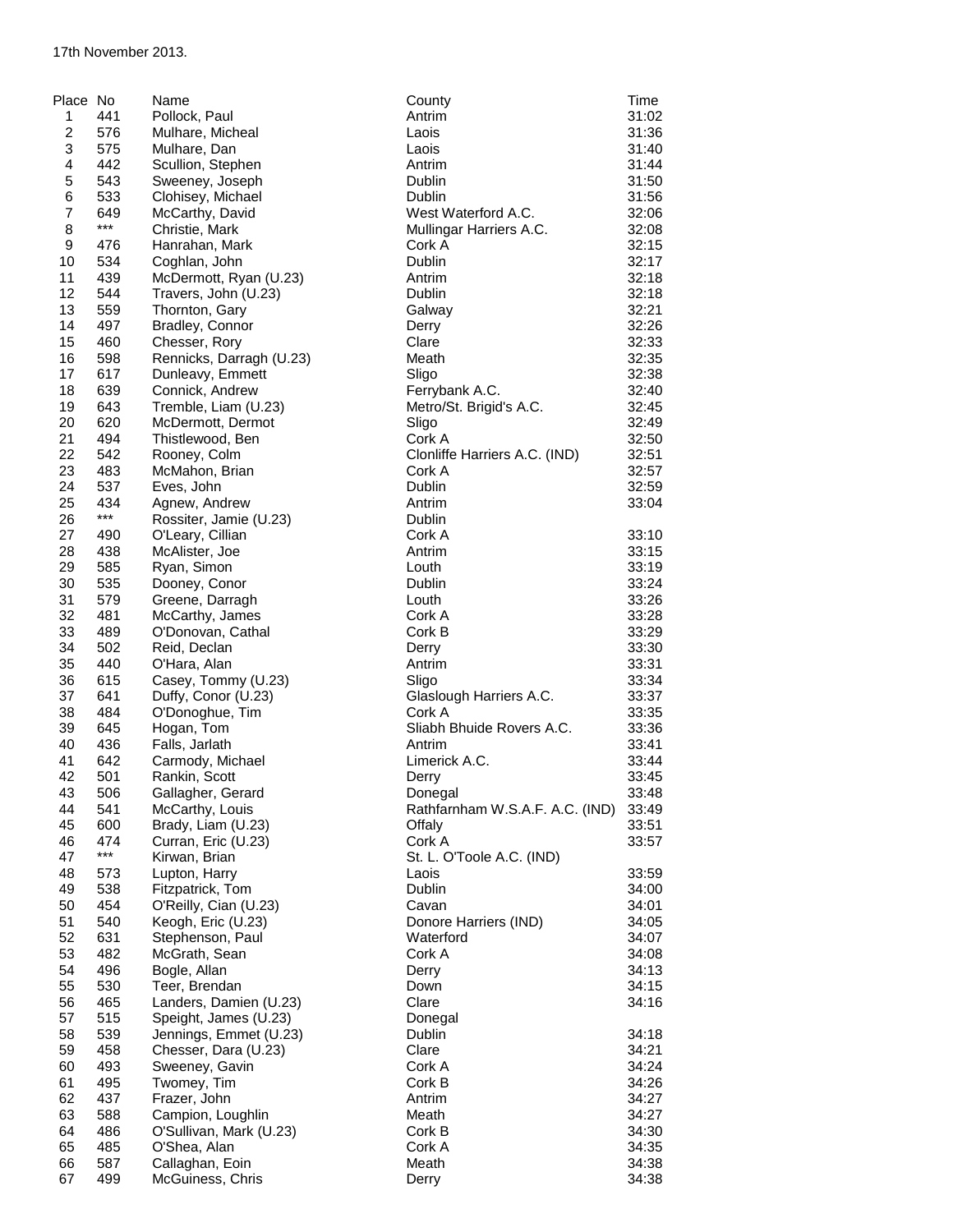| 68         | 475        | Grufferty, James                    | Cork B                    | 34:40          |
|------------|------------|-------------------------------------|---------------------------|----------------|
| 69         | 498        | McGinty, Emmett                     | Derry                     | 34:41          |
| 70         | 511        | McGinley, Eoghain                   | Donegal                   | 34:42          |
| 71         | 492        | O'Sullivan-Hourihane, Josh (U.23)   | Cork B                    | 34:44          |
| 72         | 510        | McBrearty, Darren (U.23)            | Donegal                   | 34:46          |
| 73         | 509        | Johnston, Christopher (U.23)        | Donegal                   | 34:48          |
| 74         | 562        | Sheehan, Niall                      | Kilkenny                  | 34:49          |
| 75         | 580        | McCloskey, Brian                    | Louth                     | 34:50          |
| 76         | 507        | Hoy, Mark (U.23)                    | Donegal                   | 34:53          |
| 77<br>78   | 621<br>518 | O'Connor, Killian (U.23)            | Sligo                     | 34:54          |
| 79         | 435        | Annett, Andrew (U.23)               | Down<br>Antrim            | 34:56<br>35:02 |
| 80         | 618        | Boyde, Adam<br>Gorman, Richard      | Sligo                     | 35:02          |
| 81         | 572        | Lawlor, Stephen (U.23)              | Laois                     | 35:08          |
| 82         | 513        | McKinney, Pauric                    | Donegal                   | 35:11          |
| 84         | 637        | Kevan, James                        | Clonliffe Harriers A.C.   | 35:24          |
| 85         | 473        | Collins, Diarmaid                   | Cork B                    | 35:36          |
| 86         | 565        | Rochford, Conor                     | Kilkenny                  | 35:39          |
| 87         | 516        | Toner, Ivan                         | Donegal                   | 35:40          |
| 88         | 525        | Marsh, Francis                      | Down                      | 35:41          |
| 89         | 467        | McEntee, Jude                       | Clare                     | 35:53          |
| 90         | 556        | McGuinness, Vincent                 | Galway                    | 36:00          |
| 91         | 636        | Davoren, Pat                        | Clonliffe Harriers A.C.   | 36:04          |
| 92         | 449        | Hand, Darren                        | Cavan                     | 36:05          |
| 93         | 597        | Peters, Kieron                      | Meath                     | 36:07          |
| 94         | 519        | Budde, James                        | Down                      | 36:10          |
| 95         | 526        | McCartan, Neil (U.23)               | Down                      | 36:14          |
| 96         | 480        | Maunsell, Thomas                    | Cork A                    | 36:16          |
| 97         | 500        | McIntyre, Pius                      | Derry                     | 36:25          |
| 98         | 477        | Hanrahan, Peter (U.23)              | Cork B                    | 36:26          |
| 99         | 584        | Reilly, Fintan                      | Louth                     | 36:28          |
| 100        | 582        | Mulholland, Stephen                 | Louth                     | 36:35          |
| 101        | 468        | O'Regan, Jake (U.23)                | Clare                     | 36:36          |
| 102        | 583        | O'Shea, Mark                        | Louth                     | 36:38          |
| 103        | 529        | Scott, Dennis                       | Down                      | 36:39          |
| 104<br>105 | 593<br>547 | Kavanagh, Rory<br>Bruton, Brian     | Meath                     | 36:40<br>36:51 |
| 106        | 462        | Galvin, Dermot                      | Galway<br>Clare           | 36:56          |
| 107        | 624        | Somers, Seamus                      | Sligo                     | 36:57          |
| 108        | 466        | Liddane, James                      | Clare                     |                |
| 109        | 605        | Fox, David                          | Offaly                    | 37:03          |
| 110        | 503        | Brennan, Dermott (U.23)             | Donegal                   |                |
| 111        | 549        | Cronin, John                        | Galway                    | 37:06          |
| 112        | 448        | Fulton, Martin                      | Cavan                     | 37:15          |
| 113        | 455        | O'Reilly, Aodhagan                  | Cavan                     | 37:29          |
| 114        | 566        | Burke, Aengus                       | Laois                     | 37:35          |
| 115        | 606        | Galvin, Richard                     | Offaly                    | 37:37          |
| 116        | 630        | Roche, Patrick                      | <b>Tipperary</b>          | 37:56          |
| 117        | 532        | Wylie, Stephen                      | Down                      | 38:04          |
| 118        | 450        | McCarey, Brian                      | Cavan                     | 38:08          |
| 119        | 548        | Carty, Gerry                        | Galway                    | 38:14          |
| 120        | 447        | Duffy, Desmond                      | Cavan                     | 38:15          |
| 121        | 567        | Ayers, Dermot                       | Laois                     | 38:15          |
| 122        | 644        | Forde, Gerald (U.23)                | Rathfarnham W.S.A.F. A.C. | 38:24          |
| 123        | 622        | O'Connell, Michael                  | Sligo                     | 38:24          |
| 124        | 569        | Cuddy, Cyril                        | Laois                     | 38:32          |
| 125        | 456        | Reilly, Michael                     | Cavan                     | 38:40          |
| 126        | 561        | McCormack, Shaun (U.23)             | Kilkenny                  | 38:44          |
| 127        | 457        | Smith, Nigel                        | Cavan                     | 38:45          |
| 128        | 574        | McCormack, James<br>O'Connor, Brian | Laois                     | 38:50          |
| 129<br>130 | 557<br>491 | O'Rahilly, Shane (U.23)             | Galway<br>Cork B          | 38:55<br>39:08 |
| 131        | 558        | Somers, Ray                         | Galway                    | 39:10          |
| 132        | 568        | Barry, Conor                        | Laois                     | 39:13          |
| 133        | 577        | Roche, Philip                       | Laois                     | 39:19          |
| 134        | 552        | Guiney, Lyall                       | Galway                    | 39:30          |
| 135        | 443        | Campion, Brian                      | Cavan                     | 39:42          |
| 136        | 648        | Kevan, Peter                        | UKA                       | 39:50          |
| 137        | 607        | Garry, Eddie                        | Offaly                    | 40:03          |
| 138        | 608        | Gorry, Keith                        | Offaly                    | 40:14          |
| 139        | 446        | Cosgrove, Kieran                    | Cavan                     | 40:18          |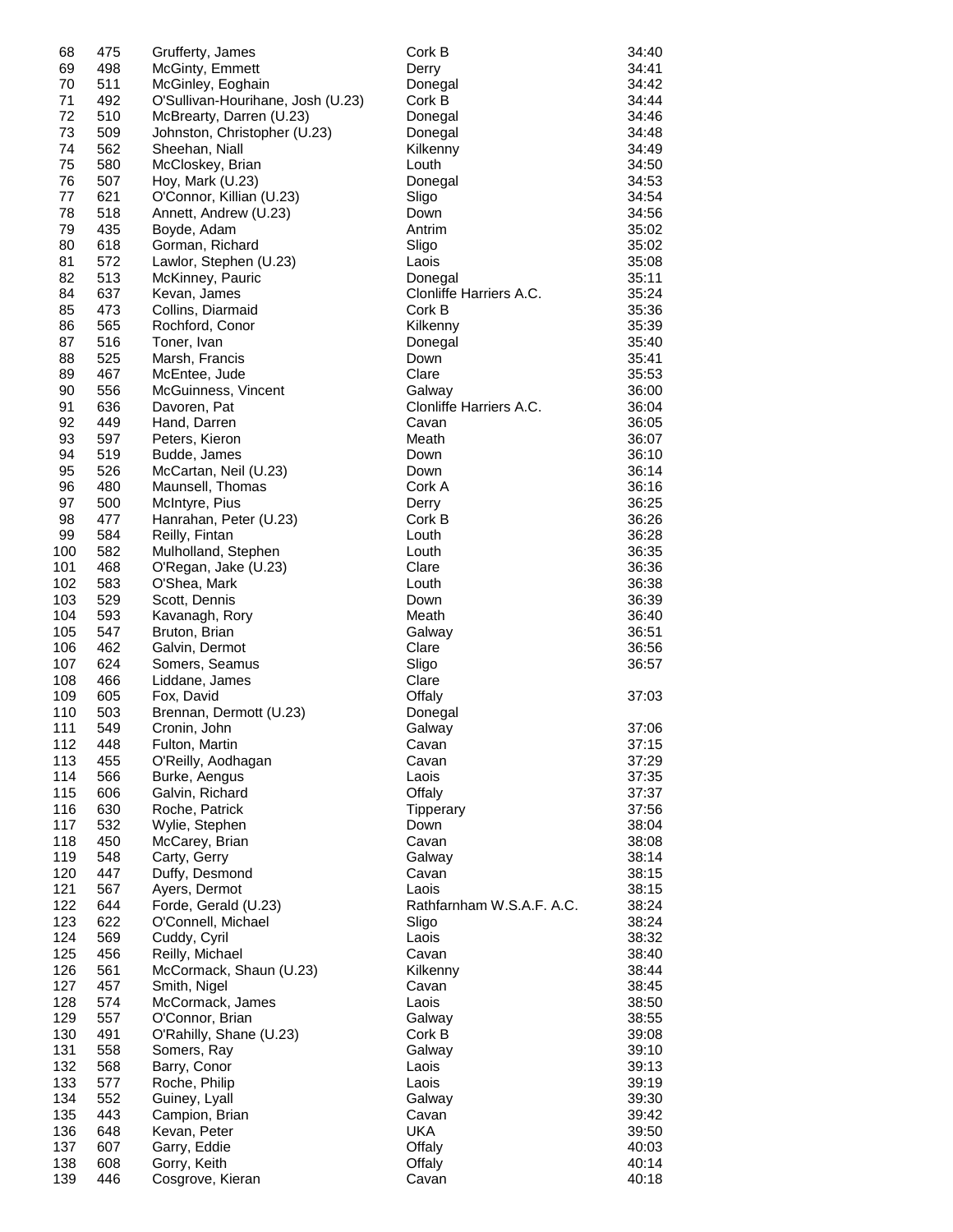| 140<br>553<br>141<br>646<br>142<br>602<br>143<br>523<br>144<br>589 | King, Billy<br>Tyrrell, Stephen<br>Butler, Darren<br>Irvine, Nick<br>Croal, Derek |       | Galway<br>Sliabh Bhuide Rovers A.C.<br>Offaly<br>Down<br>Meath |     |     |     |     | 40:23<br>40:27<br>40:50<br>41:31<br>42:38 |
|--------------------------------------------------------------------|-----------------------------------------------------------------------------------|-------|----------------------------------------------------------------|-----|-----|-----|-----|-------------------------------------------|
| TEAM RESULT -                                                      | COUNTY                                                                            |       |                                                                |     |     |     |     |                                           |
| Place                                                              | County Team                                                                       | Total |                                                                |     |     |     |     |                                           |
| 1                                                                  | Dublin (A)                                                                        | 76    | 5                                                              | 6   | 10  | 12  | 19  | 24                                        |
| $\overline{2}$                                                     | Antrim (A)                                                                        | 104   | 1                                                              | 4   | 11  | 25  | 28  | 35                                        |
| 3                                                                  | Cork A                                                                            | 150   | 9                                                              | 21  | 23  | 27  | 32  | 38                                        |
| $\sqrt{4}$                                                         | Derry (A)                                                                         | 280   | 14                                                             | 34  | 42  | 54  | 67  | 69                                        |
| 5                                                                  | Sligo<br>(B)                                                                      | 337   | 17                                                             | 20  | 36  | 77  | 80  | 107                                       |
| 6                                                                  | Laois<br>(B)                                                                      | 369   | 2                                                              | 3   | 48  | 81  | 114 | 121                                       |
| 7                                                                  | Cork B                                                                            | 382   | 33                                                             | 61  | 64  | 68  | 71  | 85                                        |
| 8                                                                  | Donegal (A)                                                                       | 391   | 43                                                             | 57  | 70  | 72  | 73  | 76                                        |
| 9                                                                  | Clare<br>(A)                                                                      | 426   | 15                                                             | 56  | 59  | 89  | 101 | 106                                       |
| 10                                                                 | Louth<br>(C)                                                                      | 436   | 29                                                             | 31  | 75  | 99  | 100 | 102                                       |
| 11                                                                 | Meath<br>(A)                                                                      | 486   | 16                                                             | 63  | 66  | 93  | 104 | 144                                       |
| 12                                                                 | Down $(C)$                                                                        | 513   | 55                                                             | 78  | 88  | 94  | 95  | 103                                       |
| 13                                                                 | Galway (A)                                                                        | 567   | 13                                                             | 90  | 105 | 111 | 119 | 129                                       |
| 14                                                                 | (B)<br>Cavan                                                                      | 605   | 50                                                             | 92  | 112 | 113 | 118 | 120                                       |
| 15                                                                 | Offaly<br>(B)                                                                     | 686   | 45                                                             | 109 | 115 | 137 | 138 | 142                                       |

Athletic Association of Ireland

Inter County Cross Country Championships Junior Women - 4,000m Santry Park, Dublin 17th November 2013

| Place No |       | Name                     | County                  | Time  |
|----------|-------|--------------------------|-------------------------|-------|
| 1        | 227   | Cleirigh Buttner, Siofra | Dublin                  | 00:00 |
| 2        | 234   | Ryan, Meghan             | Dublin                  | 00:00 |
| 3        | 231   | McCarthy, Clare          | Dublin                  | 00:00 |
| 4        | 253   | O Donoghue, Amy          | Emerald A.C.            |       |
| 5        | 251   | Wilson, Yasmin           | Ballymena & Antrim A.C. | 00:00 |
| 6        | 223   | O'Shea, Rachael          | Cork                    | 00:00 |
| 7        | 229   | Kenny, Nicole            | Dublin                  | 00:00 |
| 8        | 256   | Laverty, Eva             | Lagan Valley AC         | 00:00 |
| 9        | 257   | Rooney, Ciara            | Navan A.C.              | 00:00 |
| 10       | 244   | Morrissey, Meggan        | Kilkenny                | 00:00 |
| 11       | 238   | Milner, Emily            | Kildare                 | 00:00 |
| 12       | 249   | Dolan, Regina            | Annalee A.C.            | 00:00 |
| 13       | 243   | Kinsella, Aine           | Kilkenny                | 00:00 |
| 14       | 225   | Brennan, Claire          | Dublin                  | 00:00 |
| 15       | 259   | Hynes, Rosie             | Swinford A.C.           | 00:00 |
| 16       | 241   | Hewson, Ciara            | Kildare                 | 00:00 |
| 17       | 255   | Dennehy, Brigid          | Iveragh A.C.            | 00:00 |
| 18       | 239   | Murphy, Ruth             | Kildare                 | 00:00 |
| 19       | 226   | Brennan, Laura           | Dublin                  | 00:00 |
| 20       | 258   | Moore, Katie             | North Down AC           | 00:00 |
| 21       | 260   | O'Brien, Lucy            | West Waterford A.C.     | 00:00 |
| 22       | 235   | Burke, Niamh             | Kildare                 | 00:00 |
| 23       | 245   | O'Connor, Maeve          | Kilkenny                | 00:00 |
| 24       | 220   | Keane, Louisa            | Cork                    | 00:00 |
| 25       | 240   | O'Brien, Victoria        | Kildare                 | 00:00 |
| 26       | 217   | Cotter, Aisling          | Cork                    | 00:00 |
| 27       | 222   | O'Brien, Margaret        | Cork                    | 00:00 |
| 28       | $***$ | Mulvihill, Orla          | Sligo A.C. (IND)        |       |
| 29       | 224   | O'Sullivan, Sharon       | Cork                    | 00:00 |
| 30       | 228   | Healy, Joanne            | Dublin                  | 00:00 |
| 31       | 219   | Gowen, Laura             | Cork                    | 00:00 |
| 32       | 246   | Walpole, Laura           | Kilkenny                | 00:00 |
| 33       | 218   | Donnelly, Allison        | Cork                    | 00:00 |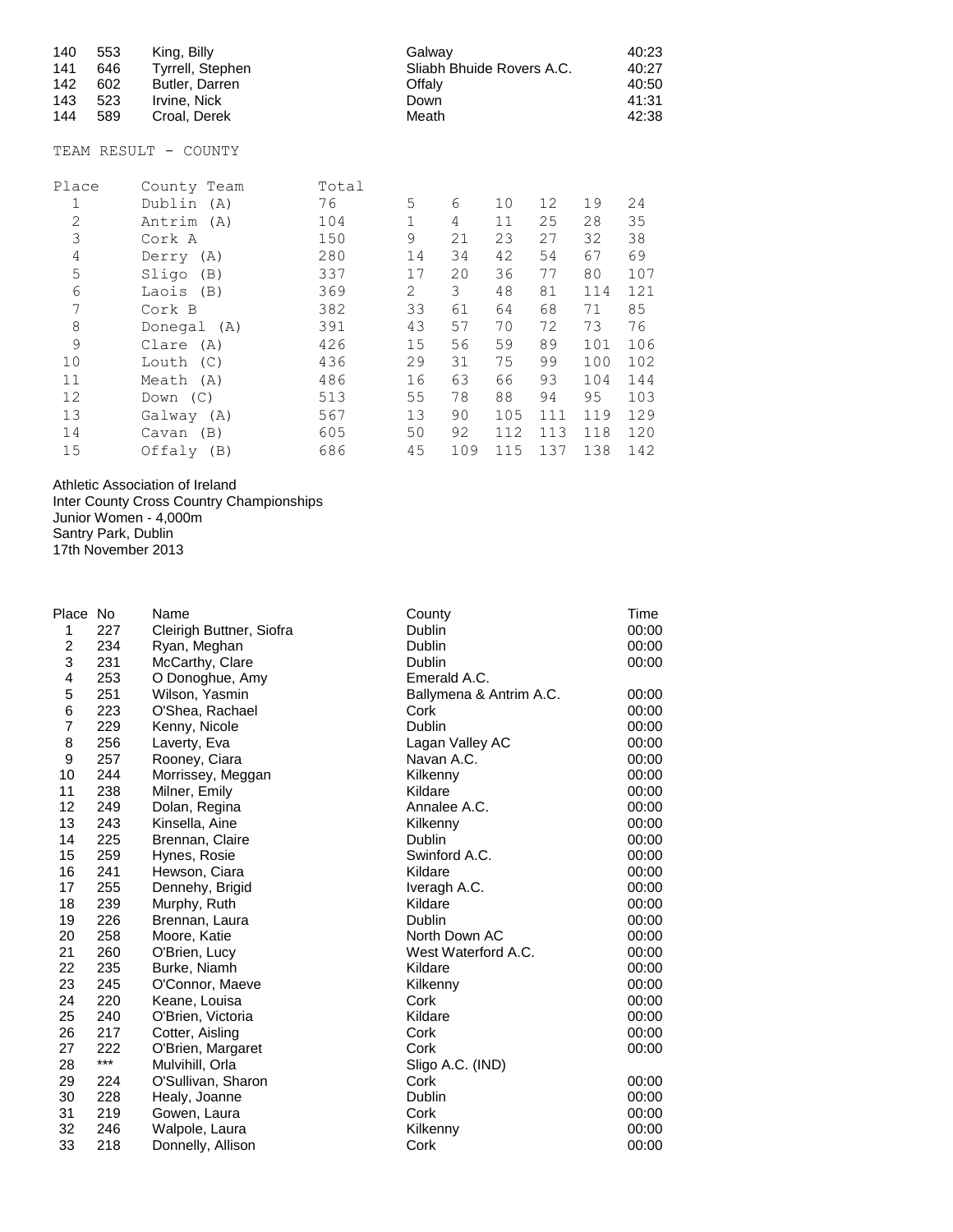## TEAM RESULT - COUNTY

| Place         | County Team | Total |     |    |               |    |
|---------------|-------------|-------|-----|----|---------------|----|
|               | Dublin      | 13    |     | 2  | $\mathcal{R}$ |    |
| $\mathcal{P}$ | Kildare (A) | 67    | 11  | 16 | 18            | 22 |
| 3             | Kilkenny    | 78    | 1 N | 13 | 23            | 32 |
|               | Cork        | 83    | 6.  | 24 | 26            |    |

Athletic Association of Ireland

Inter Counties Cross Country Championships Senior Women - 8000m Santry Park, Dublin 17th November 2013.

Place No Name County Time 429 Britton, Fionnuala Kilcoole A.C. 26:05 367 McCormack, Sarah Dublin 27:07 3 394 Treacy, Sara **Meath 1996** Meath 27:15<br>1 358 McGlynn, Annmarie **1996 Donegal** 27:19 4 358 McGlynn, Annmarie **Donegal 27:19**<br>5 430 Durkan Ciara **27:20** Skerries A.C. 27:20 430 Durkan, Ciara Skerries A.C. 27:20 427 McCambridge, Maria Dundrum South Dublin A.C. 27:22 368 Mulligan, Sarah Dublin 27:48 8 412 O'Doherty, Siobhan Borrisokane A.C. (IND) 27:53 61 Van Lieshout, Jamie Netherlands (IND) 27:58 384 McGee, Michelle Brothers Pearse A.C. (IND) 27:59 11 345 McCarthy, Claire Cork Cork 28:00 12 373 Talty, Aoife **Dublin** Dublin 28:12 376 Duncan, Nicola Galway 28:14 14 424 Crowe, Laura (1999) 19:40 An Riocht A.C. (1998) 28:18<br>15 399 Kelly. Elish (1998) 28:34 15 399 Kelly, Elish Roscommon 28:34<br>16 382 Mulhare, Mary (U.23) Portlaoise A.C. 28:54 382 Mulhare, Mary (U.23) Portlaoise A.C. 28:54 357 McGloin, Teresa Donegal 29:07 433 Ganiel, Gladys North Belfast Harriers 29:08 428 Wood, Melanie (U.23) Dundrum South Dublin A.C. 29:10 20 372 O'Sullivan, Maria (U.23) Dublin 364 Clinton, Fiona Dundrum South Dublin A.C. (IND) 29:23 22 370 O'Neill, Kate **Dublin** Dublin 29:45 431 Smyth, Rachael (U.23) St. Coca's A.C. 29:51 24 371 O'Reilly, Leona Dublin 20:10 347 O'Connor, Sinead Cork 30:13 418 Kehoe, Fiona Wexford 30:16 362 Gibson, Rachel (U.23) Finn Valley A.C. (IND) 30:19 365 Doran, Chloe (U.23) Raheny Shamrock A.C. (IND) 30:25 343 Kenny, Michelle Cork 30:31 415 Egan, Elizabeth Wexford 30:42 421 McAuley, Sinead Wexford 30:49 32 342 Finn, Carol Cork Cork 30:58<br>33 375 Carragher. Alvy Galway Galway 31:04 375 Carragher, Alvy Galway 31:04 \*\*\* Costello, Anna Marie Gneeveguilla A.C. 31:11 359 McGranaghan, Catriona Donegal 31:12 348 Santry, Fiona Cork 31:15 353 Diver, Fionnuala Donegal 31:16 432 Doyle, Deirdre St. L. O'Toole A.C. 31:24 355 Dooher, Catherine Donegal 31:39 349 Walsh, Niamh Cork 32:09 Dan, Emilia 414 Cardiff, Elaine Wexford 32:52 374 Brody, Sinead Galway 33:11 44 361 Eccles, Melissa Finn Valley A.C. (IND) 33:27 45 391 Martin, Olivia **Meath** 33:36<br>46 <sup>\*\*\*</sup> Bisp Shanner (11.33) **Meath** Deepsen A.C. 33:36 \*\*\* Ryan, Shannen (U.23) Dooneen A.C. 33:37 378 Hennelly, Niamh Galway 33:38 48 388 Gill, Geraldine **Meath** 33:39 379 O'Connell, Emer Galway 34:58 381 Walsh, Jane Galway 37:14